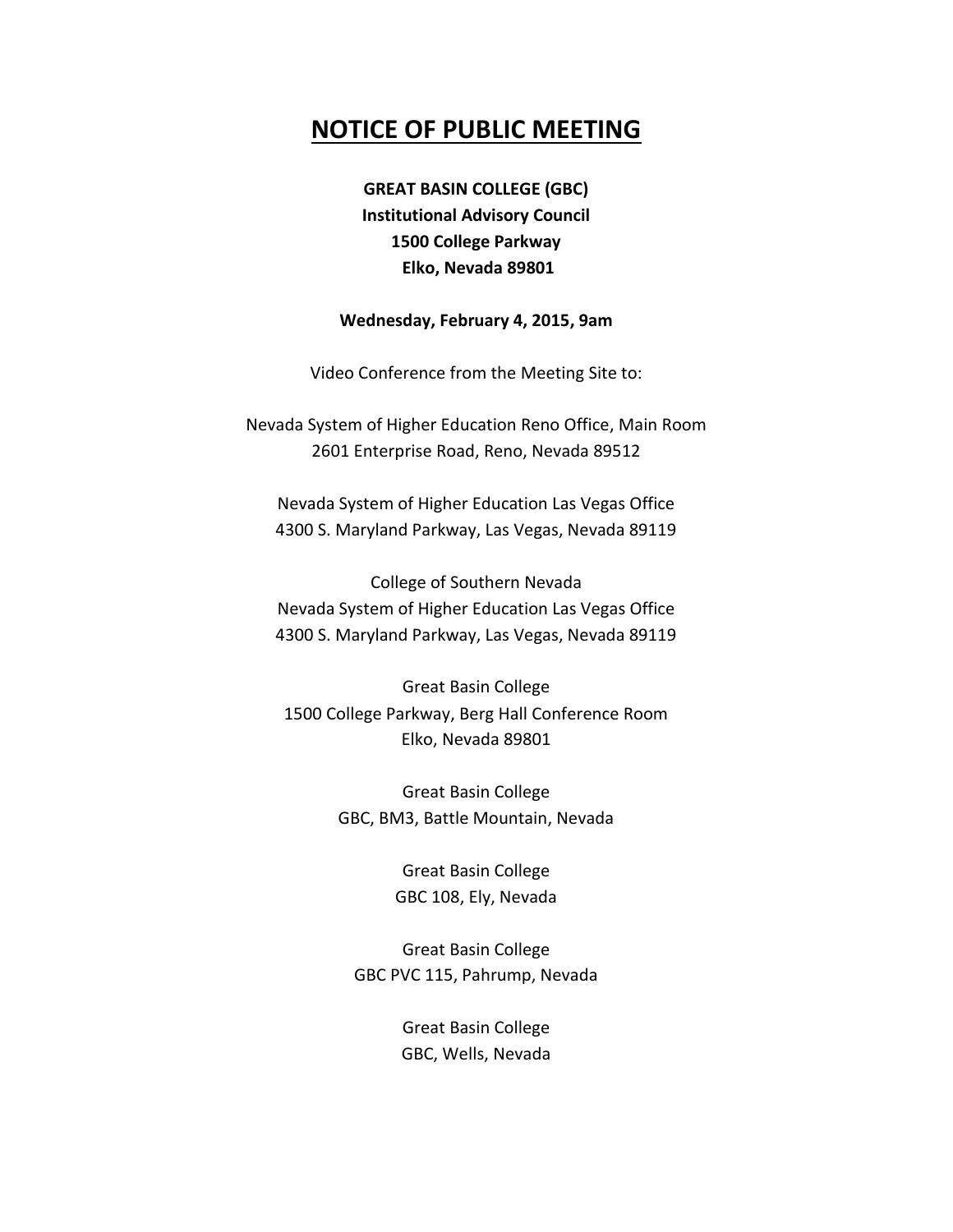## Great Basin College GBC, Wendover HST-2, Wendover, Nevada

# Great Basin College GBC 110, Winnemucca, Nevada

Western Nevada College 2201 West College Parkway, Executive Conf Room, Bristlecone Bldg, Room 135 Carson City, Nevada 89703

Members of the public may attend the meeting and provide testimony or public comment at these sites via video conference connection.

## **AGENDA**

### *Call to Order of the Statewide Video Conference with all NSHE Institutional Advisory Councils*

| 1. | Public Comment (see foregoing notation regarding public comment)                                                                                                             | Information only |
|----|------------------------------------------------------------------------------------------------------------------------------------------------------------------------------|------------------|
| 2. | Opening Remarks and Keynote Introduction, Frank<br>Woodbeck, Executive Director Nevada College Collaborative                                                                 | Information only |
| 3. | Keynote Speaker, Dr. Walter Bumphus, President and CEO of<br>the American Association of Community Colleges                                                                  | Information only |
| 4. | Questions & Answers session between meeting attendees<br>and Dr. Walter Bumphus                                                                                              | Information only |
| 5. | Public Comment (see foregoing notation regarding public comment)                                                                                                             | Information only |
| 6. | Adjourn statewide video conference                                                                                                                                           | Information only |
|    | Call to Order of the GBC Institutional Advisory Council                                                                                                                      |                  |
| 1. | Presentation: Nevada Open Meeting law, John Albrecht, GBC<br><b>General Counsel</b>                                                                                          | Information only |
|    | After the presentation of Nevada Open Meeting law, the<br>TMCC interactive video feed will be dropped from the<br>meeting and the regular GBC Institutional Advisory Council |                  |
| 2. | meeting will commence.<br>Opening remarks from GBC President Mark Curtis and                                                                                                 | Information only |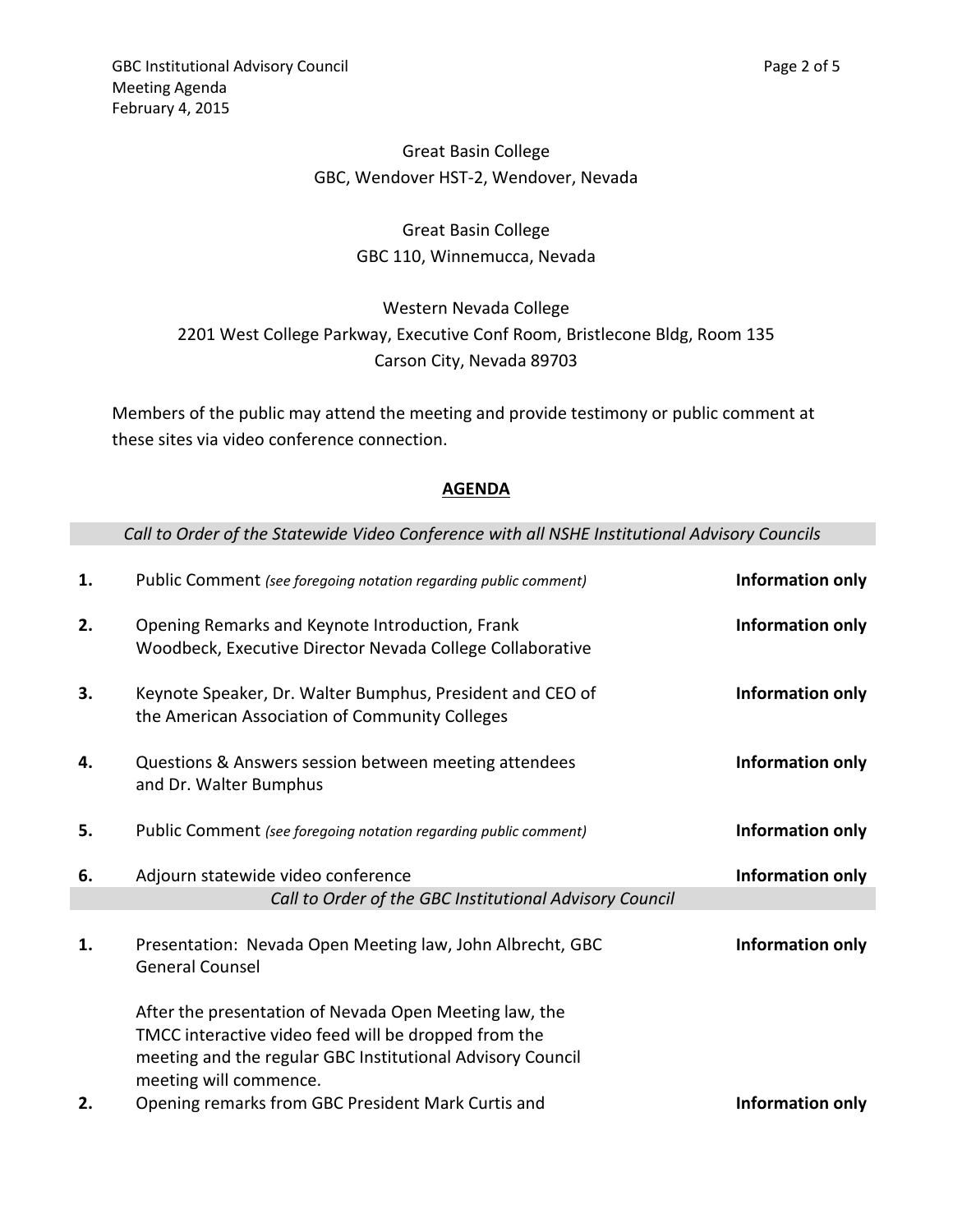|     | <b>GBC Institutional Advisory Council</b><br><b>Meeting Agenda</b><br>February 4, 2015                                                                                                                                                                                                                                                                                                                                                                                                                                                       | Page 3 of 5                |
|-----|----------------------------------------------------------------------------------------------------------------------------------------------------------------------------------------------------------------------------------------------------------------------------------------------------------------------------------------------------------------------------------------------------------------------------------------------------------------------------------------------------------------------------------------------|----------------------------|
|     | discussion about the new Institutional Advisory Council<br>Charge.                                                                                                                                                                                                                                                                                                                                                                                                                                                                           |                            |
|     | President Curtis will welcome the Institutional Advisory<br>Council and say a few words about the new charge for<br>institutional advisory councils.                                                                                                                                                                                                                                                                                                                                                                                         |                            |
| 3.  | Roll Call.                                                                                                                                                                                                                                                                                                                                                                                                                                                                                                                                   | <b>Information only</b>    |
| 4.  | President Mark Curtis will call for nominations for chair and<br>vice chair of the GBC Institutional Advisory Council.                                                                                                                                                                                                                                                                                                                                                                                                                       | <b>For Possible Action</b> |
|     | Members of the Council will nominate and elect a Chair and<br>Vice Chair among themselves for two-year terms. The Chair<br>will preside over all council meetings and serve as an ex<br>officio advisory member of the Nevada System of Higher<br>Education Board of Regents' Committee on Community<br>Colleges. The Vice Chair will preside at all meetings when the<br>Chair is absent and serve as an ex officio advisory member of<br>the NSHE Board of Regents' Committee on Community<br>Colleges when the Chair is unable to attend. |                            |
| 5.  | Discussion and possible action for the 2015 meeting schedule<br>and location.                                                                                                                                                                                                                                                                                                                                                                                                                                                                | <b>For Possible Action</b> |
| 6.  | Discussion of terms of the GBC Institutional Advisory Board.                                                                                                                                                                                                                                                                                                                                                                                                                                                                                 | <b>Information Only</b>    |
| 7.  | Discussion of Legislative Session.<br>GBC President Mark Curtis will present legislative priorities.                                                                                                                                                                                                                                                                                                                                                                                                                                         | <b>Information Only</b>    |
| 8.  | GBC Institutional Advisory Board Member Report.                                                                                                                                                                                                                                                                                                                                                                                                                                                                                              | <b>Information Only</b>    |
|     | Members and Ex Officio members of the GBC Institutional<br>Advisory Board will be given the opportunity to give a verbal<br>report.                                                                                                                                                                                                                                                                                                                                                                                                          |                            |
| 10. | New Business.                                                                                                                                                                                                                                                                                                                                                                                                                                                                                                                                | <b>Information only</b>    |
|     | Items for consideration at future meetings may be suggested.<br>Any discussion of an item under "New Business" is limited to<br>description and clarification of the subject matter of the item,<br>which may include the reasons for the request.                                                                                                                                                                                                                                                                                           |                            |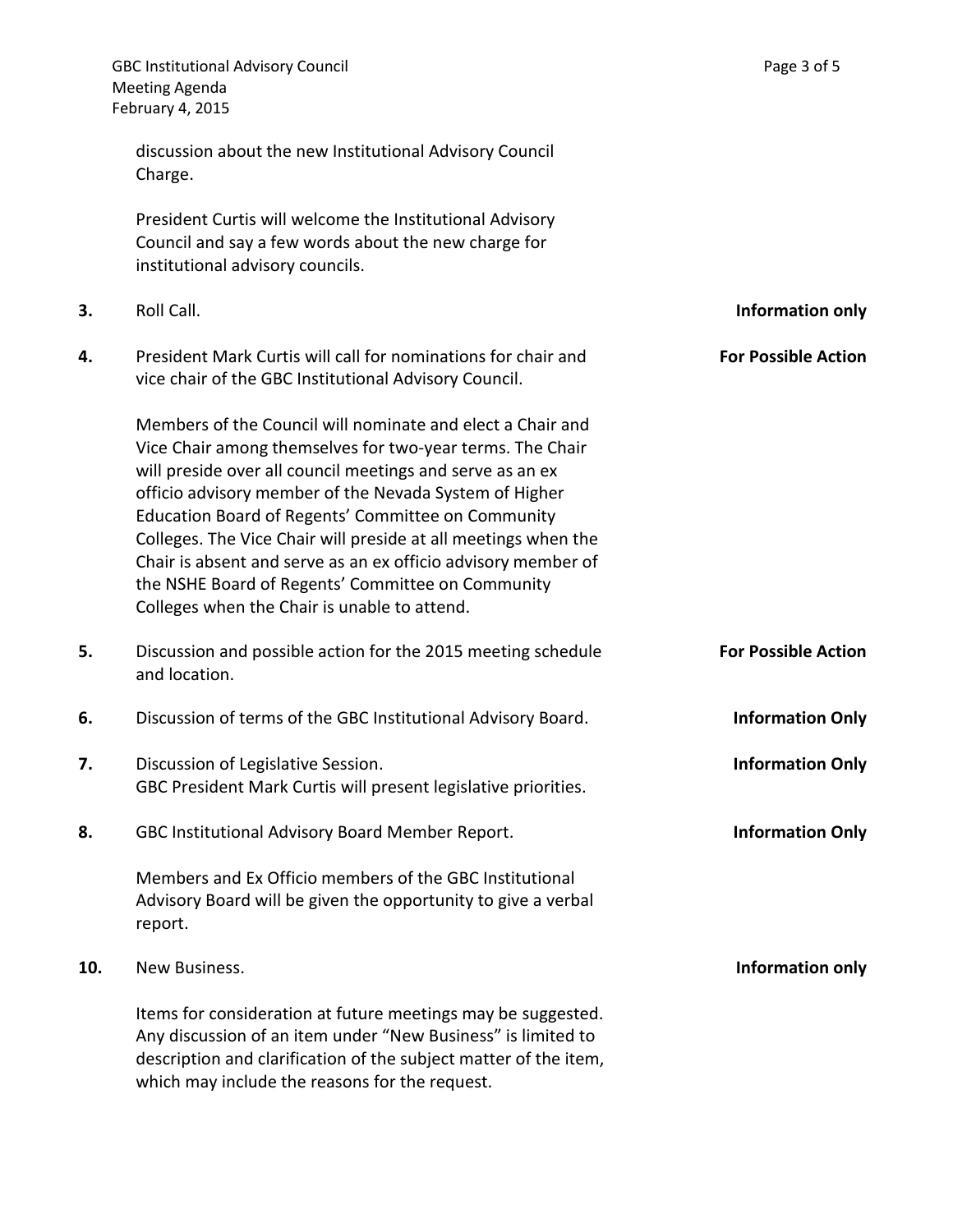#### **11.** Public Comment. *(see foregoing notation regarding public comment)* **Information only**

**12.** Adjourn. **For Possible Action**

**This notice and agenda has been posted at or before 9:00 am on January 30, 2015 before the meeting, in accordance with NRS 241.020, at the meeting location and at the following public locations:**

- GBC's IAC website (http://www.gbcnv.edu/administration/advisory.html)
- The Nevada Public Notice website pursuant to NRS 232.2175 [\(http://notice.nv.gov/\)](http://notice.nv.gov/)
- Meeting location: Great Basin College, 1500 College Parkway, Elko, NV 89801, Berg Hall
- Great Basin College Battle Mountain Center, 835 N. 2<sup>nd</sup> St., Battle Mountain, NV 89820
- Great Basin College Ely Center, 2115 Bobcat Drive, Ely, NV 89301
- Great Basin College Pahrump Valley Center, 551 E. Calvada Blvd., Pahrump, NV 89048
- Great Basin College Winnemucca Center, 5490 Kluncy Canyon Rd., Winnemucca, NV 89445

#### **IMPORTANT INFORMATION ABOUT THE AGENDA AND PUBLIC MEETING**

**NOTE:** Above is an agenda of all items scheduled to be considered. Notification is hereby provided that items on the agenda may be taken out of order and presented, two or more agenda items may be combined for consideration, and an agenda item may be removed from the agenda or discussion relating to an item on the agenda may be delayed at any time.

Some agenda items are noted as having accompanying reference material. Reference material may be accessed on the electronic version of the agenda by clicking the reference link associated with a particular item. The agenda and associated reference material may also be accessed on the Internet by Great Basin College's Institutional Advisory Council's webpage at: [http://www.gbcnv.edu/administration/advisory.html.](http://www.gbcnv.edu/administration/advisory.html)

Reasonable efforts will be made to assist and accommodate physically disabled person attending the meeting. Please call the GBC Office of the President at (775) 753-2265 in advance so that arrangements may be made.

**PUBLIC COMMENTS:** Public comment will be taken during this agenda item. No action may be taken on a matter raised under this item until the matter is included on an agenda as an item on which action may be taken. Comments will be limited to two minutes per person. Persons making comment will be asked to begin by stating their name for the record and to spell their last name. The Council Chair may elect to allow additional public comment on a specific agenda item when that agenda item is being considered.

In accordance with Attorney General File No. 00-047 (April 27, 2001), as restated in the Attorney General's Open Meeting law Manual, the Council Chair may prohibit comment if the content of that comment is a topic that is not relevant to, or within the authority of, the GBC